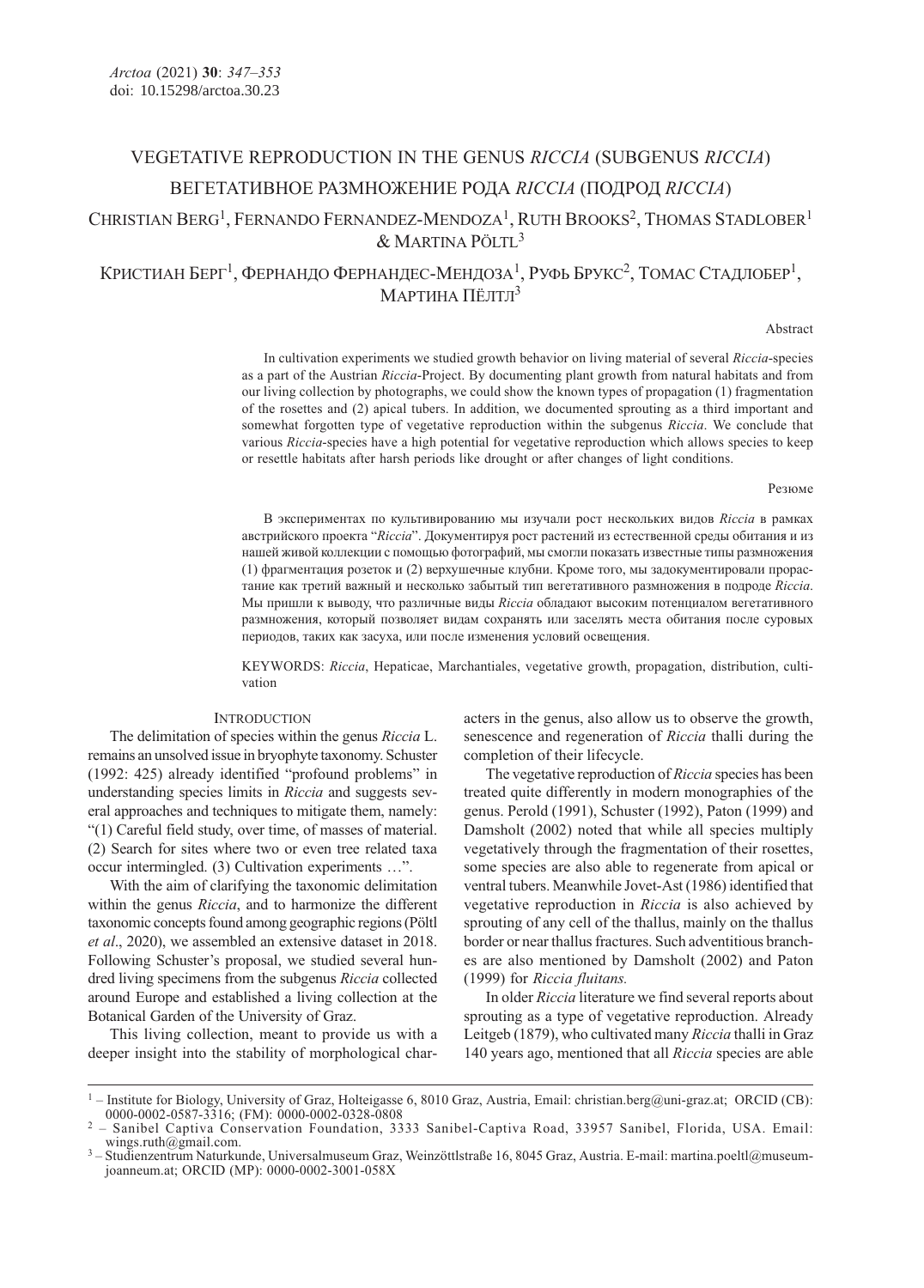

Fig. 1: Rosettes of Riccia species, which disintegrate into individual thalli through decay of the older thallus parts. A Riccia glauca, B Riccia bifurca, C Riccia warnstorfii, D Riccia sorocarpa (all material from Austria, Styria, leg. C. Berg & M. Pöltl).

to propagate by means of adventitious sprouts, grown on the ventral side of the middle of the thallus. The author concludes, that "probably from all cells of a thallus a development of new plants is possible under favourable circumstances" (Leitgeb, 1879: 23). Sprouts are young thallus segments that can grow from any cell of a parent thallus and resemble it in structure. No protonema stage is interposed. Like brood bodies, shoots are used for vegetative reproduction. Schostakowitsch (1894) and Müller (1954) mentioned the same ventral adventitious sprouts for liverworts, and Müller (1954) added, that in cases of dying thalli these adventive sprouts also emerge on the dorsal side.

While bryophyte gametophyte grows from the differentiation of apical meristematic cells (Müller, 1954; Gifford, 1983; Hébant, 1978), bryophyte cells remain totipotent (Malcolm & Malcolm, 2000), so protonema, stems, leaves, and rhizoids do contain a significant potential for vegetative sprouting (Frey & Kürschner, 2011), which has been successfully used for in-vitro cell cultures (Duckett et al., 2004).

The ability of *Riccia* species to regenerate via sprouting from vegetative cells seems to be a somewhat forgotten and poorly documented trait, which has not been previously verified under natural conditions.

In this manuscript we document graphically the different mechanisms of vegetative reproduction in Riccia thalli, present evidence for the existence of sprouting in the subgenus Riccia and provide a discussion on the latter form of vegetative reproduction putting it in an ecological context.

#### MATERIAL AND METHODS

Within our European study of the subgenus Riccia the morphological part consists of analyzing fresh collected Riccia-plants in detail by gaining data by measurements (thalli characteristics including cross-sections, size and ornamentation of spores, etc.) as well as by extensive photographic documentation of the plants in nature, and in our established living collection. The cultivated samples come from different areas of Europe, collected and shipped by colleagues and supporters of the project. The number of samples and species fluctuates over the year depending of the material, so especially thalli of populations without sporophytes at the time of collection were cultivated to produce mature individuals. When we got much of material of one collection, we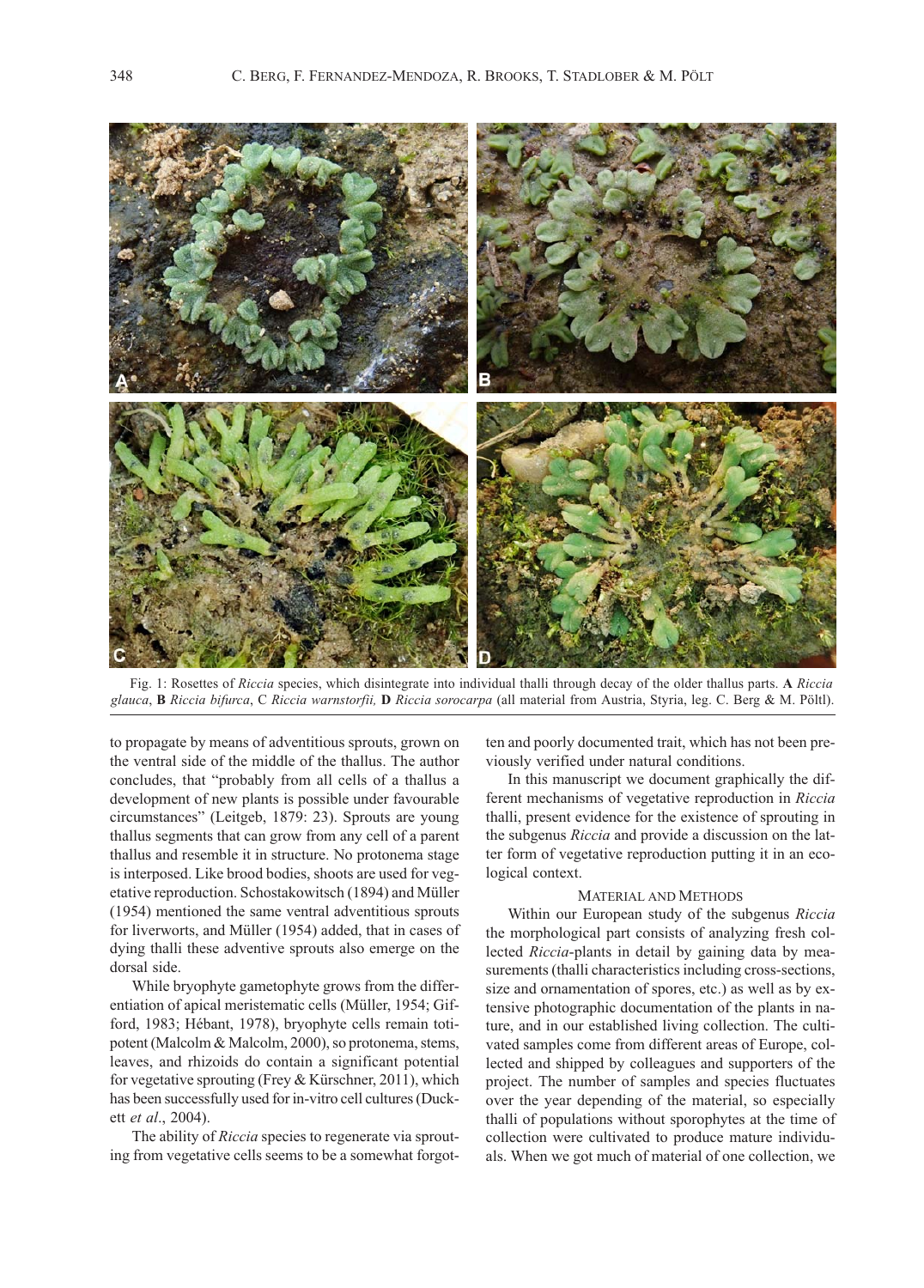

Fig. 2: Apical tubers in Riccia ciliifera agg. (R. gougetiana). A and B show the thickened thallus apices growing into the substrate (material from Spain, Salamanca, leg. Fernando Fernandez-Mendoza). C shows a thallus with an apically lowered thallus tip, from which in turn a branch with an egg-shaped tuber deeper into the substrate grows (material from US, Florida, Sanibel Island, leg. Ruth Brooks).

cultivate on part of the thalli to see how they grow and develop. Riccia thalli are cultivated in natural soil in small plastic boxes to maintain humidity in a Memmet climate chamber with 18.00 to 6.00 o'clock dark and 6°C, 6.00 to 12.00 o'clock 85 % light and 12°C, 12.00 to 15.00 o'clock 95% light and 16°C, and 15.00 to 18.00 o'clock 85 % light and 12°C. The light conditions were adapted to the length and intensity of an autumn day at our latitudes. To study the growth and morphological changes during cultivation, we primarily used material from Styrian lowlands growing on arable fields, as we can always collect material if we want to replicate attempts in case. The material under morphological investigation belongs to the four regionally most common species R. bifurca Hoffm., R. glauca L., R. sorocarpa Bisch. and R. warnstorfii Limpr. ex Warnst. We therefore made about 70 series of photo images of cultivated Riccia thalli with one picture each week. Cultures of more perennial species such as the R. ciliifera Link group, were checked in the course of the care of the cultivates, where the organs for persistence described below could be observed. We have so far cultivated 255 collections of approximately 21 species at least for a while. The work is still in progress. Pictures were made with an Olympus Tough TG-5 compact camera with macro focus stacking mode. Nomenclature of species mentioned here follows Hodgetts et al. (2020).

## **RESULTS**

## Fragmentation of the rosettes

Consistent with the idea of apical cells (Müller, 1954; Gifford, 1983; Hébant, 1978) driving the development of bryophyte thalli, the apical part of thallus segments behaves as vegetative poles in all studied Riccia specimens. The lack of vascular specialization in liverwort thalli results in a low functional interdependence between thallus segments. Because apical growth takes place independently of the fate of older thallus parts,

when the apical fragment of a thallus lobe is excised, it can continue growing in culture with an unaltered morphology.

The senescence of inner thallus parts causes the fragmentation of rosettes often observed in natural populations, which ultimately leads to growing tips becoming independent from each other (Figs. 1A–D). Beyond vegetative multiplication, senescence of old thallus parts contributes to the dispersal of sexual propagules, as meiospores are released from decayed capsule walls (Fig. 1B).

## Apical tubers

This type of vegetative propagation is less frequent in our culture collection. In Europe and North America, Riccia ciliifera s. l. (mainly R. gougetiana Durieu & Mont.) is known for the presence of apical tubers (Jovet-Ast, 1986; Schuster, 1992). The thallus apex is somewhat swollen, the marginal wings are reduced and the apex grows vertically in the ground. In some cases, a short or long stalked egg-shaped tuber is buried in the substrate by the plants (Fig. 2).

## Adventitious sprouts

During the course of the culture collection we observed the development of adventitious sprouts in multiple Riccia species, especially in short-living species growing in arable fields: R. glauca, Riccia bifurca, R. warnstorfii and (rare) in R. sorocarpa. Such specimens seem to reach a physiological limit (Fig. 3:4) after which they stop growing and decay (Fig. 3:4–10), only to resprout from lobe apices (Fig. 3: 12–19).

In the example of figure 3, the thallus stopped its growth in the transition between field and culture conditions. After it was transferred to a climate chamber, it stopped growing immediately and commenced to decay. After 8 weeks, the plant seemed to have died, but two weeks later new segments began to sprout from the dorsal side of older lobes. After 19 weeks, the new thalli take up about the same area as the old rosette.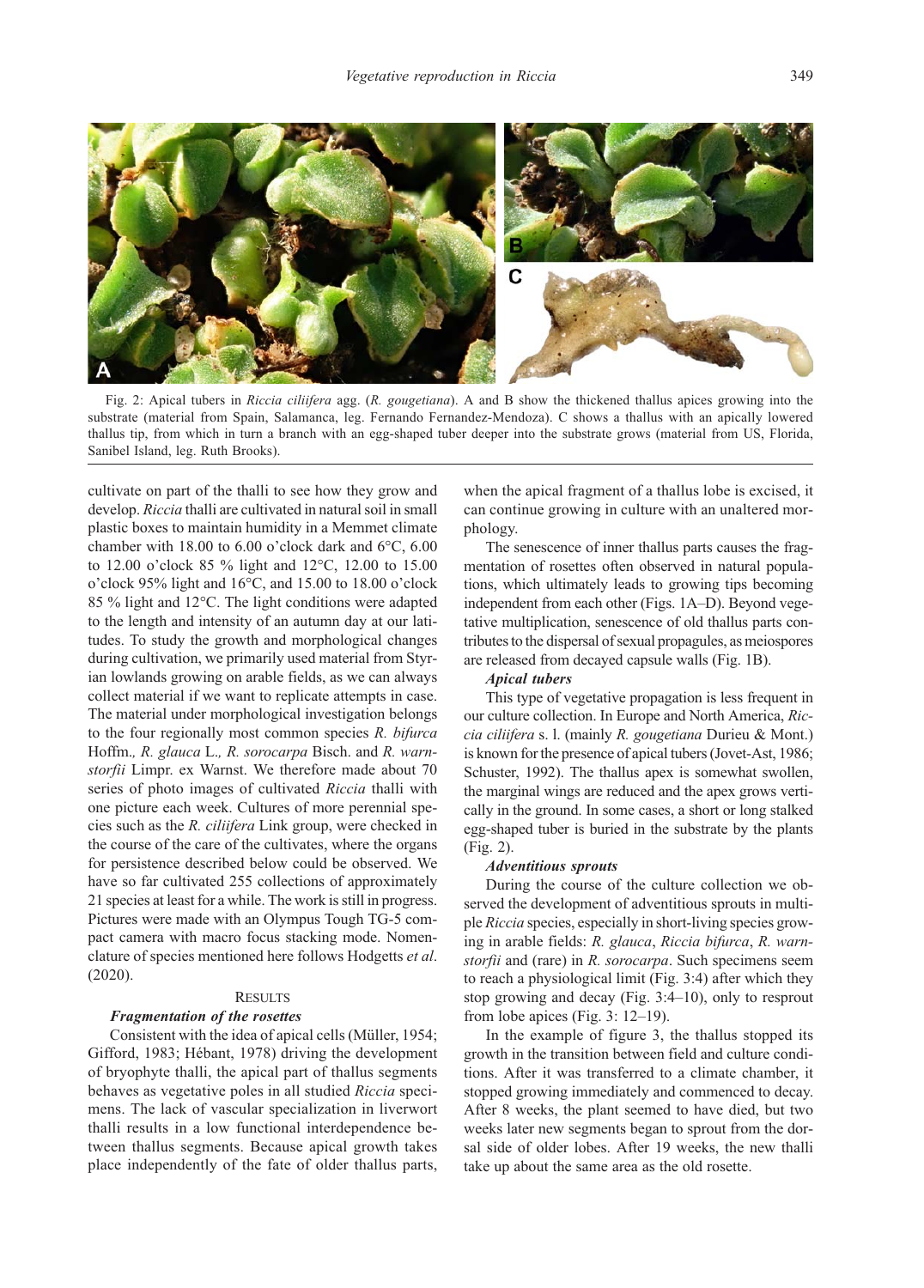

Fig. 3: A sequence of pictures of a dense rosette of Riccia glauca, collected in Austria, Styria, Feldbach, Berndorf SE Kirchberg an der Raab, N 46.969 E15.793, 300 m s. m., pumpkin field, 16.XI.2019, leg. M. Pöltl. The numbers indicate the timeline (weeks after collection). After a time of decay (week 1–8) young, light green sprouts appear on the dorsal side of the rotten thallus (week 10–19).

After we documented the phenomenon under culture conditions, we were also able to observe it in the field, and identified some particular growth anomalies in Riccia rosettes that are better explained by resprouting (Fig. 4). In the senescent central part of rosettes, we also found smaller, younger thallus segments filling the center of the rosettes. Figure 4A depicts a lobe of Riccia bifurca that was excavated by a feeding insect or worm to the point where only the contour of the thallus was preserved. However, numerous small sprouts had already formed on the dorsal surface, proving that functioning sprouts do not need to be connected to the abaxial parenchyma, but can also originate from isolated assimilative cells.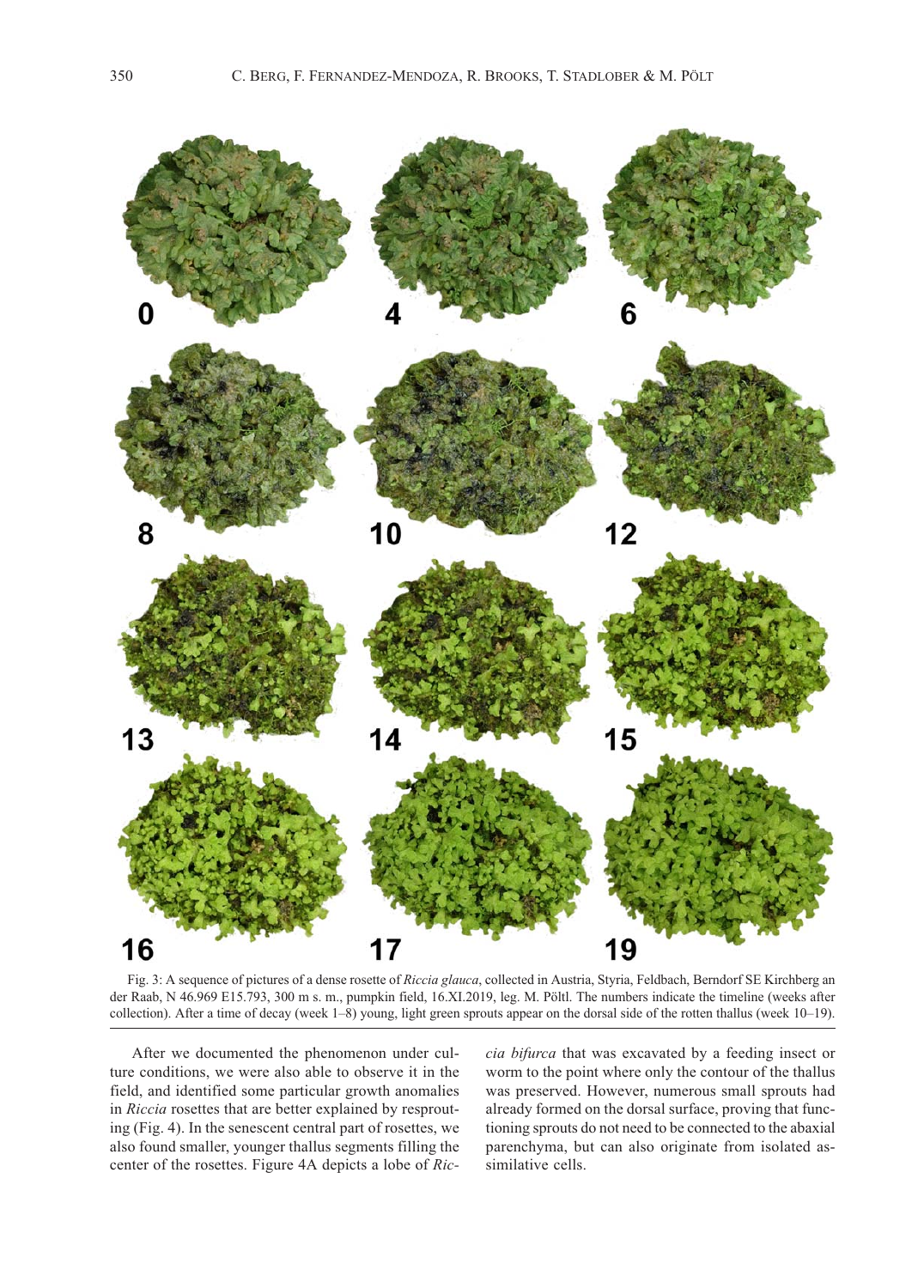

Figure 4: Different pictures of Riccia rosettes from natural habitats with young sprouts in the center. A Riccia bifurca **B** Riccia bifurca C Riccia glauca D Riccia warnstorfii E Riccia sorocarpa F Riccia cavernosa

## **DISCUSSION**

Besides discoid gemmae known from 14 % of the species of the Marchantiales (like Marchantia or Lunularia, Bischler, 1998), asexual reproduction is rare in the order Marchantiales, and sprouting is unknown apart from the observations reported here on the genus Riccia. Through investigations in our Riccia living collection and observations in nature, we were able to prove that Riccia thalli,

also of the subgenus Riccia, have the ability to regenerate via sprouting, without any intermediate protonema development. This was little known until now and was mainly attributed to the subgenus Ricciella (A. Braun) Boulay, and in particular to the best studied and mainly sterile species, Riccia fluitans (Damshold, 2002; Paton, 1999).

When Riccia thalli were transferred to culture conditions, sprouting occurred especially when the individuals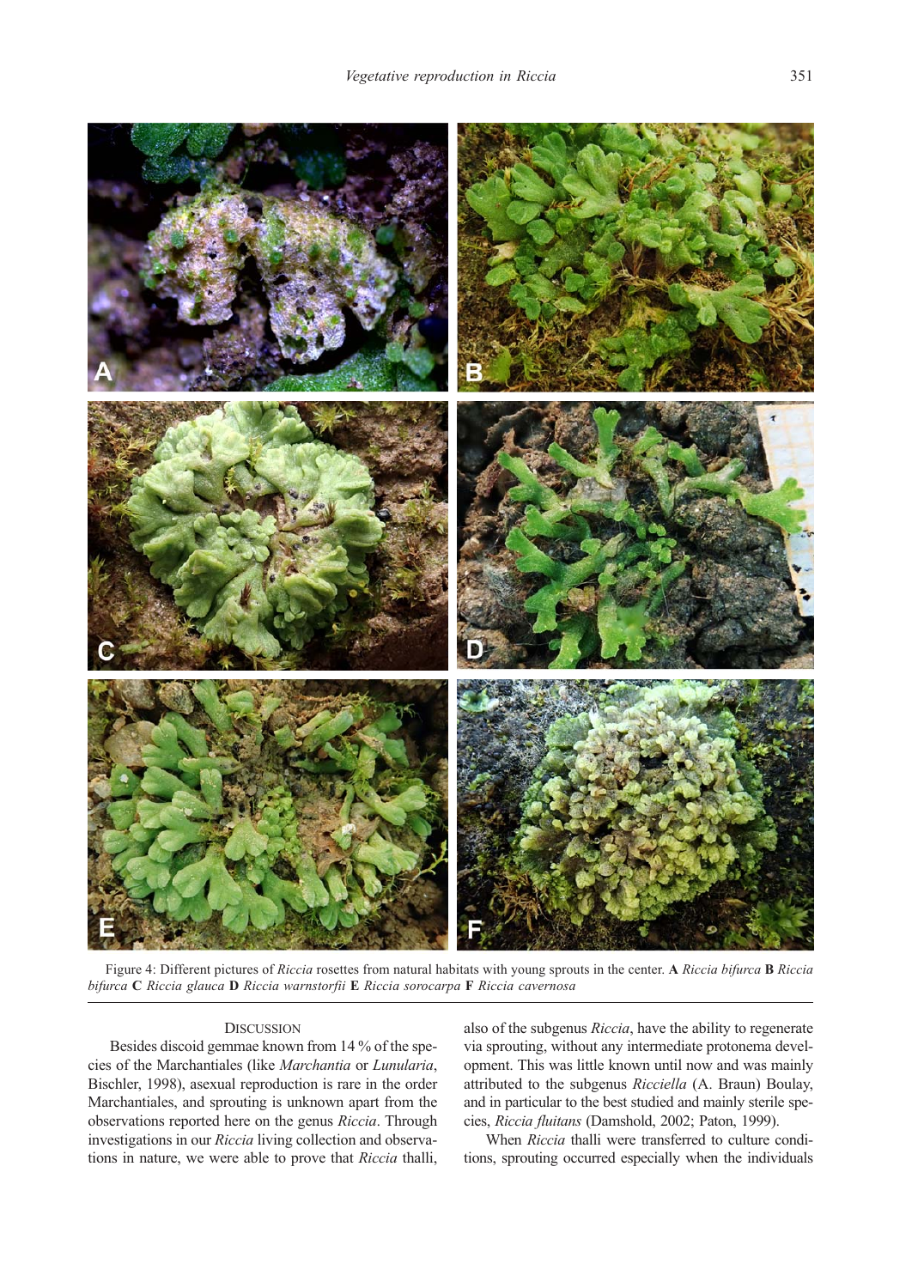could not cope with the culture conditions and grew poorly or not at all. In the experience of Müller (1916), this was probably due to the sudden change in light conditions. There seems to be an adaptation process of the photosynthetic performance, which allows the thalli to continue growing after a few weeks of lag phase with the help of sprouting. It would certainly be interesting to investigate this adaptation phenomenon to changed light conditions in more detail.

In the field, we could observe sprouting in several species as well. Without the knowledge of the sprouting capacity of decayed older thallus parts, the young thalli in the middle of a rosette, like in figure 4 C and E, could also be interpreted as a result of germinated spores. However, in longitudinal section the connection of the sprouts with the old thallus is visible. According to our observations, spores are very quickly removed by rain and hardly ever remain in clumps after release.

Contrary to Leitgeb (1879) and others who also found ventral sprouts in Riccia, we only observed dorsal ones. This sprouts in Riccia are often numerous, but are not caducous like in Metzgeria. Their connection with the deterioration of environmental conditions shows that they serve more for survival than for reproduction. Müller (1954) and Newton & Mishler (1994) emphasized that vegetative reproduction increased under more stressful conditions. It is known that spore production and the production of vegetative propagules often exclude each other (Glime, 2017), and we normally find sprouts on thalli without capsules and not during spore development (Berg & Pöltl, 2020). Sprouting in Riccia as a reaction to a sudden change in light conditions makes sense for the survival of the species. In arable fields in Central Europe, the species grow parallel to the crop, mostly cereals or maize, during wet summers or towards autumn. Due to the dense crop they have to adapt to relatively shady conditions. On the harvest day, in late summer for winter crops or in autumn for summer crops, light suddenly changes to much brighter conditions. Now, the bestknown habitat of the short-lived Riccia species in Central Europe emerges: the stubble field. Therefore, similar growth inhibitions can occur as in the climate chamber, when light conditions change in a moment, and sprouting can be a means to adapt. Species in the Mediterranean region or on dry grasslands could be affected in a similar way. The growth period here is in mild winters and wet spring, while the plants then fall into a poikilohydric dry phase in the hot dry summer. After re-wetting in autumn, the light conditions are clearly different, so that a renewal of the thalli by sprouting would also enable an adaptation to the new conditions. Cavers (1903) reported that several species of Riccia which inhabit dry regions produce special ventral branches, and Perold (1991: 80) stated that "The ability to maintain populations by asexual propagation may have been crucial in allowing survival under marginal climatic conditions, during periods of climatic stress".

In this context it is striking that species that occur both in fields and in dry grasslands (e.g. Riccia sorocarpa, R. bifurca) often do not grow in rosettes in the latter habitat, but in tangled interwoven mats. It can be concluded from Figure 3:19 that this growth form could also result from sprouting. Often the growth in rosettes or in interwoven mats is listed as a species characteristic. Like many other morphological features of the genus, the expression of the growth habit seems to have an environmental component.

In contrast, reproduction by decay of thalli is of little reproductive significance. It results in several individuals from one former rosette. However, since the thallus tips of Riccia are in any case independent growth units and independent of the older thallus parts, the question of whether the thallus is still whole or decayed is not important. The decay serves to release the spores, and the emergence of separate individuals from the growing thallus tips is more likely a side effect of this process. It is difficult to imagine that these individuals could somehow serve to spread the species. But the permanent growth on the thallus apex gives the short living species the ability to be potentially perennial, as we could observe in our climate chamber and as Gaisberg (1921) already stated one hundred years ago.

This applies to a greater extent for the apical tubes, for example in the Riccia ciliifera group. Since only one tuber develops from each thallus tip, these are not a form of reproduction at all, but a measure of survival in case of dry periods (Schuster, 1966). In arid climate such as in South Africa, this is a widespread strategy of several Riccia-species (Cavers, 1903; Volk, 1984; Perold, 1991). The thallus dies at the start of the dry season, leaving only the thallus tip, the place of the active growth, alive. These tips are more swollen, globose and are brought deeper in the substrate. This reduces the surface of the tuber, and opens space for the storage of water and nutrients (Volk, 1984) – typical reactions for surviving dry conditions. Schuster (1966) reported from similar tuberous swellings of the thallus apex in Petalophyllum and in some Fossombronia species.

The stalked tubers are smaller, for this they are buried even deeper as an evaporation protection. Schuster (1992) presented drawings of the tuberous thallus tips of Riccia gougetiana, and Jovet-Ast (1970) showed drawings of stalked, egg-shaped tubers of Riccia perennis Steph. (Subgenus Ricciella), presented as photographs by Hugonnot & Chavoutier (2021).

The connection between dying thalli and sprouting has led us to consider whether the many living thalli of species in the fields that are ploughed under every autumn could possibly sprout again the next year. In a field densely covered with thousands of young thalli, we examined many hundreds of them and could in no case prove a connection with older thallus pieces. So, we consider that sprouting can ensure the survival of plants in